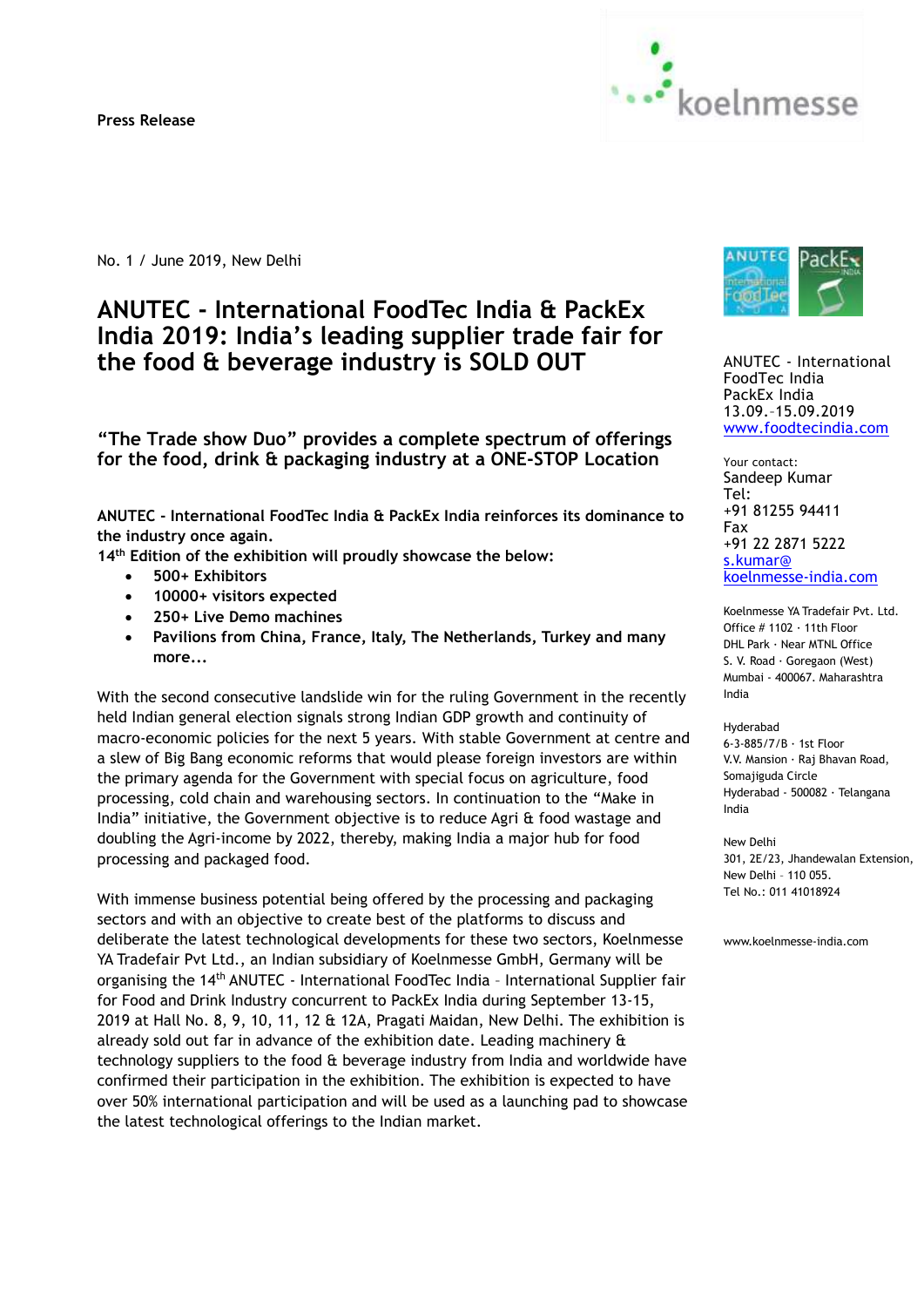## **Press Release**



"The strong domestic demand from the food processing and packaging sector underlines the importance of dairy, food, beverage and associated packaging industry. The USP of ANUTEC - International FoodTec India and PackEx India has always been the perfect mix of buyers from India and SAARC countries which is clearly eminent with the year on year growth figures", said Mr. Ashwani Pande, Managing Director, Koelnmesse YA Tradefair Pvt. Ltd.

The exhibition is actively supported & promoted by IPMMI (Institute of Packaging Machinery Manufacturers of India) and IFCA (Indian Flexible Packaging & Folding Carton Manufacturers Association) both being the leading Industry association leaders for Packaging Industry.

## **Koelnmesse - Global Competence in Food and FoodTec**:

Koelnmesse is an international leader in organising food fairs and events regarding food and beverages processing. Trade fairs such as Anuga, ISM and Anuga FoodTec are established world leaders. Koelnmesse not only organises food trade fairs in Cologne, Germany, but also in further growth markets around the globe, for example, in Brazil, China, Colombia, India, Italy, Japan, Thailand, the United States and the United Arab Emirates, which have different focuses and contents. These global activities enable us to offer our customers a network of events, which in turn grant access to different markets and thus create a basis for sustainable and stable international business.

Further Information is available at: <http://www.global-competence.net/foodtec/>

#### **The next events:**

Cibus Tec, Parma, Italy, 22.-25.10.2019 Andina Pack, Bogota, Colombia, 19.-22.11.2019 ProSweets Cologne, Cologne, Germany, 02.-05.02.2020

#### **Note for editorial offices:**

The ANUTEC & PackEx India photos are available in our image database on the Internet at [www.foodtecindia.com](http://www.foodtecindia.com/) in the "Homepage" section.

Press information is available at: [http://www.foodtecindia.com/press\\_release.php](http://www.foodtecindia.com/press_release.php)

If you reprint this document, please send us a sample copy.

## **ANUTEC & PackEx India on LinkedIn:**

ANUTEC - International FoodTec India**:** [https://www.linkedin.com/in/anutec](https://www.linkedin.com/in/anutec-international-foodtec-india-455abb185/)[international-foodtec-india-455abb185/](https://www.linkedin.com/in/anutec-international-foodtec-india-455abb185/) PackEx India**:** <https://www.linkedin.com/in/packex-india-5bb358186/>

**Your contact:** Mr. Sandeep Kumar



ANUTEC - International FoodTec India PackEx India 13.09.–15.09.2019 [www.foodtecindia.com](http://www.foodtecindia.com/)

Your contact: Sandeep Kumar Tel: +91 81255 94411 Fax +91 22 2871 5222 [s.kumar@](mailto:s.kumar@koelnmesse-india.com) koelnmesse-india.com

Koelnmesse YA Tradefair Pvt. Ltd. Office # 1102 · 11th Floor DHL Park · Near MTNL Office S. V. Road · Goregaon (West) Mumbai - 400067. Maharashtra India

Hyderabad 6-3-885/7/B · 1st Floor V.V. Mansion · Raj Bhavan Road, Somajiguda Circle Hyderabad - 500082 · Telangana India

New Delhi 301, 2E/23, Jhandewalan Extension, New Delhi – 110 055. Tel No.: 011 41018924

www.koelnmesse-india.com